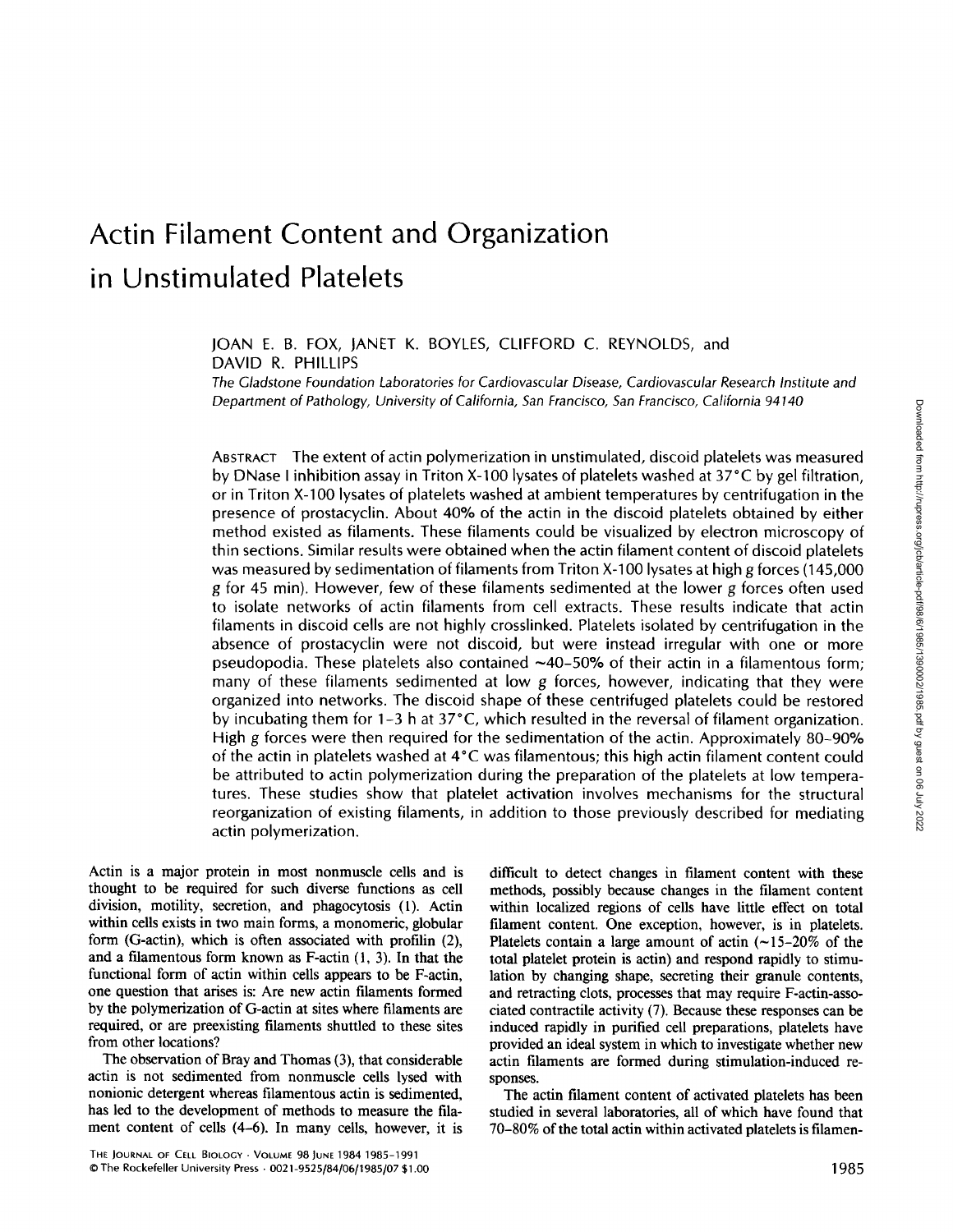tous (5, 6, 8, 9) . Furthermore, it has been demonstrated that these filaments are associated with other proteins, including myosin and actin-binding protein, and thay they exist in structures that maintain their shape after platelet lysis (5) . The filament content of unstimulated platelets, however, remains controversial . Rosenberg et al . (10) reported that almost all of the actin in unstimulated platelets is filamentous . Nachmias (11), on the other hand, reported that no filaments could be observed morphologically in individual unstimulated platelets, although a few short filaments were isolated from populations of platelets that were gel filtered in the presence of tetracaine (12) . Others have found intermediate values (4-6, 8, 9, 13), and have shown that the filaments in unstimulated platelets are less structured than those in activated platelets  $(5)$ .

Knowledge of the changes in actin filament content during activation is essential to understanding how the filamentous cytoskeleton of platelets forms during activation . This knowledge could also assist in the understanding of stimulus-induced, cytoskeletal changes within other cells. If actin in unstimulated platelets exists primarily in filaments, then activation need only involve a rearrangement of preexisting filaments to form the cytoskeletal structure of the activated platelet. If less F-actin is present in unstimulated platelets than in activated ones, activation must involve mechanisms to polymerize actin in addition to those required for its organization into a cytoskeletal structure. To address this question, we reevaluated the filament content of unstimulated, discoid platelets to provide the necessary reference point for mechanistic considerations. In addition, we investigated the reasons for the discrepancies in the reported filament content of unstimulated platelets.

### MATERIALS AND METHODS

Preparation of Discoid Platelet Suspensions: venous blood from healthy adult donors was collected into acid citrate/dextrose, and the erythrocytes were removed by centrifugation as previously described (14). Platelets were isolated from platelet-rich plasma by two different methods. In the first method, previously described by Nachmias (11), platelet-rich plasma was filtered at 37°C through Sepharose 2B (Pharmacia Fine Chemicals, Piscataway, NJ; 3 ml through a column of  $1.6 \times 30$  cm), which was preequilibrated with <sup>136</sup> mM sodium chloride, <sup>2</sup> mM potassium chloride, <sup>10</sup> mM sodium carbonate, 0.5 mM sodium phosphate, and <sup>4</sup> mM magnesium chloride, pH 7 .4. Fractions (1 .5 ml) were collected at a flow rate of 12 ml/h . Peak fractions  $(2-4 \times 10^8 \text{ platelets/ml})$  were pooled and incubated with added glucose (4.4 mM) at 37°C for at least 30 min before the actin filament content was measured. In many experiments, as indicated in the text, prostacyclin  $(PGI<sub>2</sub>)$ ,<sup>1</sup> supplied by Dr. J. Pike of the Upjohn Co. (Kalamazoo, MI), was included in the anticoagulant (50 ng/ml) and in the column buffer (10 ng/ml).

In the second method, platelets were obtained from blood that had been drawn into anticoagulant that contained 50 ng/ml of PGI2. They were separated from plasma by centrifugation at 730 g for 20 min and washed by resuspension in the original plasma volume of buffers that were preequilibrated to 37°C and contained 10 ng/ml of PGI<sub>2</sub>. The first two washes included 120 mM sodium chloride, <sup>13</sup> mM trisodium citrate, and <sup>30</sup> mM dextrose, pH 7.0 . The third wash was with <sup>154</sup> mM sodium chloride, <sup>10</sup> mM Tris-HCI, and <sup>I</sup> mM EDTA, pH <sup>7</sup> .4 . After each wash, platelets were isolated by centrifugation for 10 min at ambient temperatures at  $2,000$  g. The washed platelets were resuspended in a buffer containing <sup>138</sup> mM sodium chloride, 2.9 mM potassium chloride, <sup>12</sup> mM sodium bicarbonate, 0.36 mM sodium phosphate, 5.5 mM glucose, and 1 mM EDTA, pH 7.4, at a concentration of  $1-3 \times 10^8$  platelets/ml, and were incubated for at least 30 min before the actin filament content was measured.

Other Methods of Preparing Washed Platelet Suspensions: Platelet suspensions were also prepared by two other methods that have been described previously by others. In one method, described by Phillips and Agin (14), platelets were isolated from plasma by centrifugation at 730  $g$ 

for <sup>20</sup> min, washed two times by resuspension and centrifugation in <sup>120</sup> mM sodium chloride, <sup>13</sup> mM trisodium citrate, and <sup>30</sup> mM dextrose, pH <sup>7</sup> .0, and once by resuspension and centrifugation in <sup>154</sup> mM sodium chloride, <sup>10</sup> mM Tris-HCl, and 1 mM EDTA, pH 7.4. Platelets were resuspended in 138 mM sodium chloride, 2.9 mM potassium chloride, 12 mM sodium bicarbonate, 0.36 mM sodium phosphate, 5.5 mM glucose, and 1 mM EDTA, pH 7.4, at a concentration of  $1-3 \times 10^8$  platelets/ml. All buffers and centrifugation steps were at ambient temperatures. In some preparations, cytochalasin D (Sigma Chemical Co., St. Louis, MO) was added to the platelet-rich plasma and to the washing buffers (final concentration  $2.5 \times 10^{-5}$  M cytochalasin, 0.5% ethanol).

In other experiments, platelets were isolated as described by Rosenberg et al. (10). This method also involved centrifugation, but all steps were performed at 4°C. Platelets were isolated from platelet-rich plasma by centrifugation at 1,000 g for 15 min at 4°C. These platelets were washed two times in  $\sim$ 40 times the pellet volume of <sup>a</sup> buffer containing <sup>126</sup> mM sodium chloride, <sup>5</sup> mM potassium chloride, 0.3 mM EDTA, and 10 mM sodium phosphate, pH 7.4, and finally resuspended in about two times the pellet volume of the same buffer. All platelet counts were determined using a Coulter Counter (Coulter Electronics Inc., Hialeah, FL).

Determination of Actin Filament Content: Platelets in suspension were lysed by the addition of an equal volume of buffer containing 2% Triton X-100, 10 mM EGTA, and 100 mM Tris-HCl, pH 7.4, at  $22 \pm 2^{\circ}$ C (5). The actin filament content was determined either by DNase <sup>I</sup> inhibition assay as described previously (6), or by sedimentation of Triton X-100-insoluble actin filaments at 145,000 g for 45 min at  $4^{\circ}$ C in a Beckman airfuge (Beckman Instruments, Inc., Spinco Div., Palo Alto, CA). Sedimented material was washed once in a 1:1 mixture of platelet suspension buffer and lysis buffer and then solubilized in SDS (5). Solubilized material was electrophoresed through slab gels according to the method of Laemmli (15) using a 5-20% exponential gradient of acrylamide in the resolving gel and 3% acrylamide in the stacking gel (5). Protein was stained with Coomassie Brilliant Blue, and the actin content was determined by densitometry of the  $M_r$  43,000 polypeptide (which we have previously shown to be actin [16]), using <sup>a</sup> Beckman DU8 densitometer (Beckman Instruments, Inc.). The amount of sedimented actin was expressed as a percentage of that actin in total platelet extracts, which were solubilized in SDS, electrophoresed, and quantitated in the same way as the sedimented material.

Analysis of Triton X-100-insoluble Filamentous Material: Platelets in suspension were lysed by the addition of an equal volume of buffer containing 2% Triton X-100, <sup>10</sup> mM EGTA, and <sup>100</sup> mM Tris-HCI, pH 7.4, at  $22 \pm 2^{\circ}$ C (5). Triton X-100-insoluble material was isolated immediately by sedimentation at  $15,600$  g for 4 min in an Eppendorf microfuge (Brinkmann Instruments Inc., Westbury, NY). The sedimented material was washed once in a 1:1 mixture of platelet suspension buffer and lysis buffer. In some experiments, the platelet suspension was lysed by the addition of <sup>10</sup> vol of an ice-cold buffer containing 1% Triton X-100, 40 mM potassium chloride, <sup>10</sup> mM imidazole-chloride, <sup>10</sup> mM EGTA, and <sup>2</sup> mM sodium azide, pH <sup>7</sup> .0 (10) . These lysates were left at 4°C for 12 min, and the material was then isolated by centrifugation at 15,600 g for 2 min at 4°C. Triton X-100-insoluble material was solubilized in SDS, and the polypeptide composition was determined by SDS PAGE.

Preparation of Samples for Electron Microscopy: For examination of platelet morphology, suspensions were fixed for 30-90 min at ambient temperatures in 2% glutaraldehyde (Electron Microscopy Sciences, Fort Washington, PA), <sup>50</sup> mM lysine (Sigma Chemical Co.), <sup>5</sup> mM EGTA, and <sup>50</sup> mM sodium cacodylate, pH <sup>7</sup> .4. Cells were sedimented in an Eppendorf microfuge, and the fixation was continued for 30 min to 3 h in a solution of 2% glutaraldehyde and <sup>50</sup> mM sodium cacodylate, pH <sup>7</sup> .4 . The cells were washed once, exposed to cold 1% osmium tetroxide in uranyl acetate buffer, pH <sup>7</sup> .6, for <sup>15</sup> min, rinsed in cold, distilled water, and stained overnight in 2% uranyl acetate in water. Fixed material was dehydrated in acetone and embedded in Epox 812 (Ernest F. Fullam, Inc., Schenectady, NY). Sections were cut and stained with Reynold's lead citrate anduranyl acetate and photographed in <sup>a</sup> JEOL <sup>100</sup> CX lI microscope (JEOL USA, Peabody, MA). For examination of actin filaments in lysed preparations, suspensions were lysed and fixed simultaneously at ambient temperatures with a solution containing 1% Triton X-100, 2% glutaraldehyde, <sup>5</sup> mM EGTA, <sup>50</sup> mM lysine, and <sup>50</sup> mM sodium cacodylate, pH 7.4 (17). Filaments were sedimented in an Eppendorf microfuge, and the fixation was continued as described above.

## RESULTS

## Actin Filament Content of Unstimulated, Discoid Platelets

The actin filament content of platelets can be measured by DNase <sup>I</sup> inhibition assay (6) or by high-speed centrifugation

 $<sup>1</sup> Abbreviations used in this paper:  $PGI_2$ , prostacyclin.$ </sup>

<sup>1986</sup> THE JOURNAL OF CELL BIOLOGY · VOLUME 98, 1984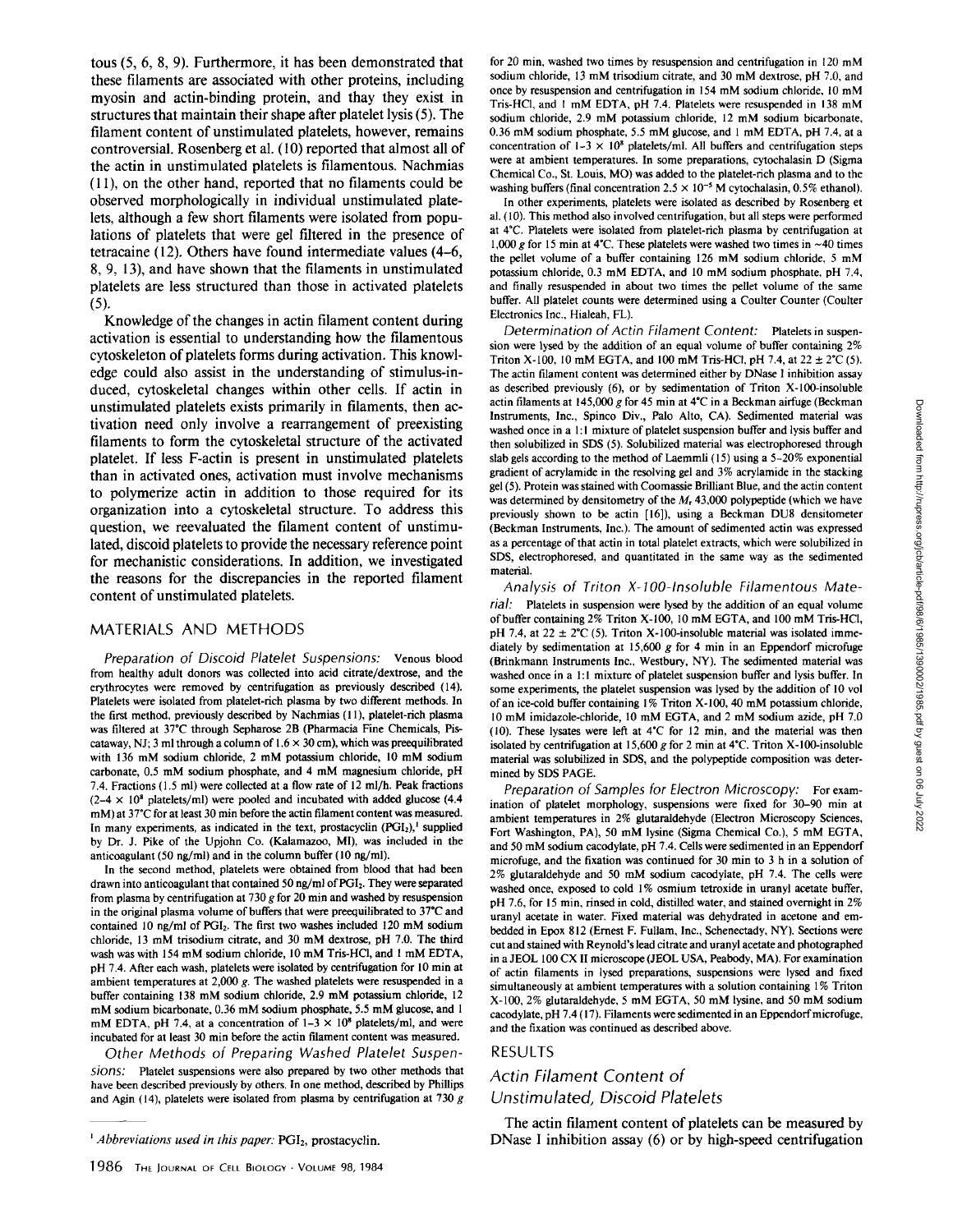$(5)$  after lysis of the platelets with Triton X-100. Since plasma contains a factor that can rapidly depolymerize actin filaments in Triton X-100 lysates (8), these measurements must be made on platelets that have been washed free of plasma proteins . Although platelets can be washed by several methods, the procedures used can activate the platelets to varying degrees.

In this study, two methods were used to isolate unstimulated platelets to free them of contaminating plasma protein. In the first method, platelet-rich plasma was passed through a column of Sepharose 2B at  $37^{\circ}C(11)$ . In the second method, platelets were centrifuged from plasma at ambient temperatures and resuspended in a series of washing buffers (14), which were preequilibrated to  $37^{\circ}$ C and contained PGI<sub>2</sub> (10) ng/ml) to prevent the activation of the platelets during centrifugation.

Electron microscopy was used to confirm that the platelets were not activated. Unstimulated platelets are discoid and are clearly identified as such in electron microscope images . Activated platelets lose this shape and produce numerous blebs and filopodia (18) . Most of the platelets isolated by both of these procedures were discoid shaped; we found, as did Nachmias (11), that the nondiscoid platelets present in either preparation could be converted to discoid platelets by incubating the suspensions at 37'C with glucose . Gel-filtered platelets were normally restored to the discoid shape within 30 min, while centrifuged platelets required  $\sim$ 90 min of incubation. Fig. 1 shows typical preparations of discoid platelets isolated either by gel filtration (Fig.  $1a$ ) or by centrifugation (Fig. 1b). We found that the inclusion of  $PGI<sub>2</sub>$  was absolutely essential for the recovery of significant numbers of discoid cells by the centrifugation method. Although discoid cells could usually be prepared by gel filtration in the absence of  $PGI<sub>2</sub>$ , we routinely included  $PGI<sub>2</sub>$  in the preparation when the actin filament content was to be measured.

The actin filament content of discoid platelets obtained by the two methods was measured in Triton X-100 lysates. Table <sup>I</sup> shows that platelets prepared by either method contained  $\sim$ 40% of their actin in a filamentous form, as measured either by the DNase <sup>I</sup> inhibition assay (6) or by sedimentation of filaments at high  $g$  forces (5). These filaments did not result from the extension of the few filopodia present in these platelet preparations (Fig. 1); a similar filament content existed in platelet preparations that contained many more filopodia as a result of their isolation in the absence of PGI<sub>2</sub> (see below). When the filament content of discoid platelets was measured. by sedimentation at the lower  $g$  forces used previously in many laboratories  $(\sim 12,000 \text{ g})$  (2, 5, 10, 12, 19), much lower values were obtained (Table I), indicating that few of the filaments present in lysates of discoid cells sedimented at these g forces. 416 by the DNase I inhibition assay (6) or by sedimentation of<br>
by the DNase I inhibition assay (6) or by sedimentation of<br>
filament Content of Discoid Platelets<br>
from the extension of the filement Content of Discoid Plat

To visualize the actin filaments in the discoid platelets, we lysed cells with Triton X-100 and simultaneously fixed in the presence of lysine, which prevents damage of actin filaments by osmium tetroxide (17) . This method allowed for the removal of detergent-soluble cellular components. The remaining material consisted of scattered remnants of granules in an extensive network of long actin filaments  $(50-70\text{\AA})$  and microtubules (200-230Å) (Fig. 2). This Triton X-100 insoluble material maintained the discoid shape of the unextracted cells (Fig. 2); this observation, together with the finding that every Triton-insoluble structure examined contained similar networks of filaments, provided further evidence for the conclusion that the actin filaments measured biochemically in the



FIGURE 1 Electron micrographs of washed platelet suspensions. Platelets were washed (a) by gel filtration at  $37^{\circ}$ C or (b) by centrifugation at ambient temperatures in the presence of  $PGI<sub>2</sub>$  (final concentration of 50 ng/ml in the anticoagulant and 10 ng/ml in all the buffers). Gel-filtered platelets were incubated at 37°C with added glucose for 30 min, while centrifuged platelets were incubated at 37°C for 90 min before preparation for electron microscopy. x 5,000.

TABLE <sup>I</sup> Actin Filament Content of Discoid Platelets

| Method of<br>platelet isola-<br>tion    | Actin filament content                         |                                              |                                                           |  |
|-----------------------------------------|------------------------------------------------|----------------------------------------------|-----------------------------------------------------------|--|
|                                         | Measured by<br>DNase I inhibi-<br>tion         | Measured by<br>high-speed<br>centrifugation* | Measured by<br>low-speed cen-<br>trifugation <sup>*</sup> |  |
|                                         |                                                | % of total                                   |                                                           |  |
| <b>Gel filtration</b><br>Centrifugation | $37.9 \pm 1.5^{\frac{2}{3}}$<br>$44.0 \pm 3.3$ | $41.9 \pm 4.4^{\circ}$<br>$42.1 \pm 3.9$     | $6.8 \pm 2.5^{\frac{2}{3}}$<br>$17.7 \pm 2.6$             |  |

Discoid platelets were isolated in the presence of PGI<sub>2</sub>, either by gel filtration or by centrifugation as described in the text.

145,000 g for 45 min.

 $+ 15,600$  g for 4 min.

' Mean ± SE from three donors.

platelet suspensions were distributed throughout the platelet population and were not present only in the few platelets that had extended filopodia.

## Filament Content of Platelets Isolated by Other Methods

To investigate the reason for the discrepancies in the pre viously reported values for the actin filament content of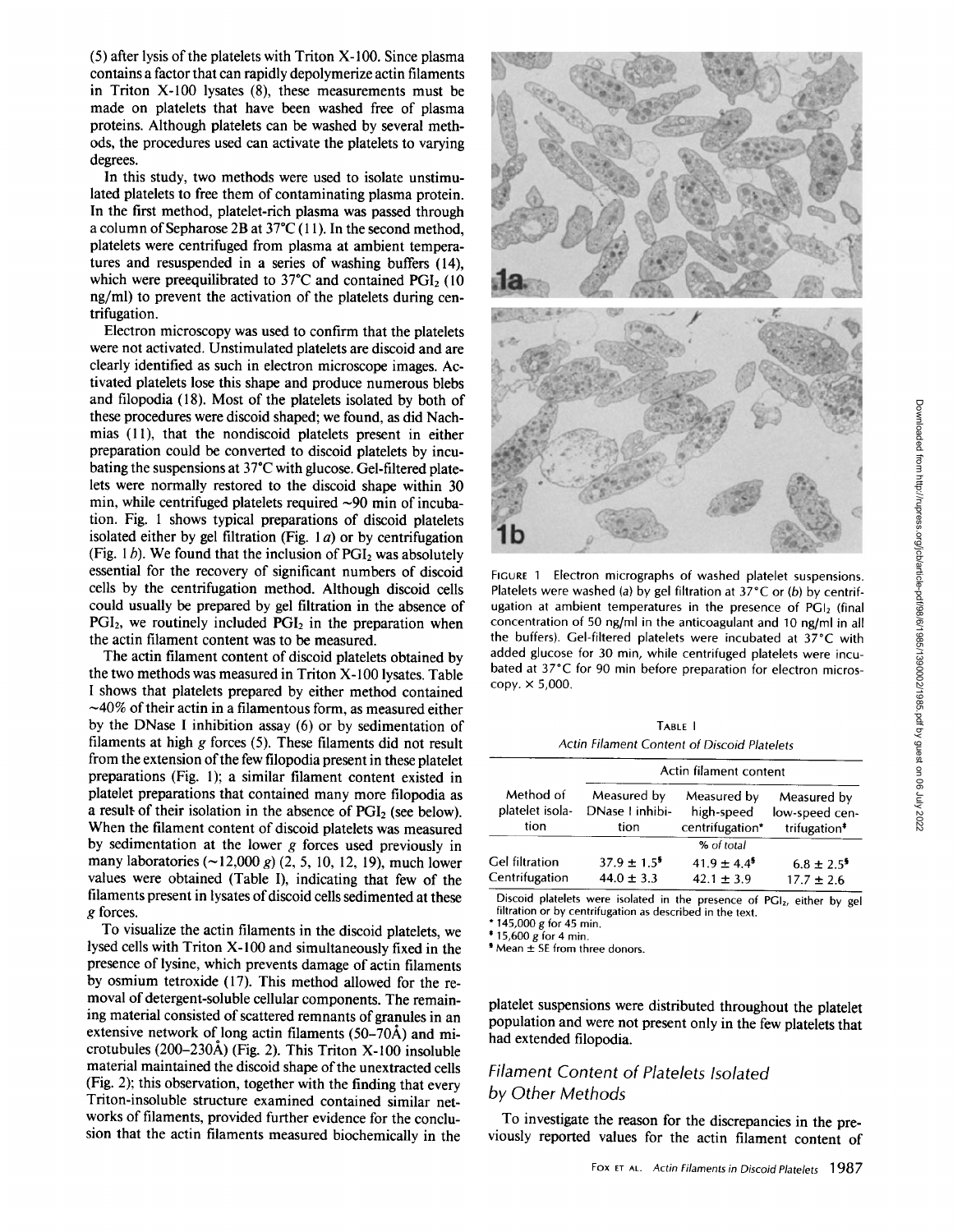

FIGURE 2 Electron micrograph of actin filaments in Triton X-100-solubilized, discoid platelets. Discoid platelets were obtained by gel filtration at 37°C as described by Nachmias (11) . Platelets were incubated with added glucose for 30 min, then fixed simultaneously with lysis by the method of Boyles (17).  $g$ , granules;  $f$ , actin filaments; mt, microtubules.  $\times$  31,000. Inset shows detailed structure of filaments,  $\times$  108,000.

platelets, we isolated platelet suspensions by two other methods described in the literature . In the first method, platelets were isolated by centrifugation at ambient temperatures as described by Jennings et al. (5) . It has been suggested that the platelet actin filament content of 40-50% observed using this method is a result of centrifugation-induced activation (11). Fig. 3 $a$  shows an electron micrograph of platelets isolated in this way. The platelets lost their discoid shape and were spherical, often with one or more pseudopodia. Table II shows that 48.6  $\pm$  1.6% (mean  $\pm$  SE;  $n = 7$ ) of the actin in these platelets existed in filaments, as measured by the DNase <sup>I</sup> inhibition assay. As reported previously (5), similar values were obtained when the filament content was measured by high-speed centrifugation. In a comparison of the filament content of these platelets with that of discoid platelets, it was apparent that there had been only a minor increase in actin filament content  $(48\% \text{ vs. } 40\%)$ , even though the platelets had changed shape and extended many filopodia as a result of centrifugation. In contrast to the actin filaments in discoid platelets, however,  $\sim 60-70\%$  of the filaments present in the centrifuged platelets sedimented at the lower  $g$  forces, indicating that they were organized in networks . The discoid shape of the centrifuged platelets could be restored by incubating them for  $1-3$  h at  $37^{\circ}$ C (data not shown). During this incubation, the F-actin content was unaltered, but the percentage of filaments that could be sedimented at low  $g$  forces decreased, showing that the networks dissociated (data not shown).

To confirm that there had been little polymerization of actin as a result of the centrifugation of platelets, we included  $2.5 \times 10^{-5}$  M cytochalasin D in the platelet-rich plasma and all the washing buffers. This drug inhibits stimulus-induced actin polymerization without affecting the preexisting filament content of cells (9, 20). Table II shows that the filament content of platelets isolated in the presence of cytochalasin D was only slightly lower than that of platelets isolated without the drug. The filaments present in centrifuged platelets isolated either in the presence or absence of cytochalasin could be visualized by electron microscopy of lysed, fixed platelets (data not shown). We have therefore concluded that most filaments present in centrifuged platelets already exist and do not arise from centrifugation-induced activation .

An exception to this conclusion was found in platelets isolated by centrifugation as described by Rosenberg et al. (10). These researchers observed that platelets contain 80- 90% of their actin in a filamentous form prior to stimulation.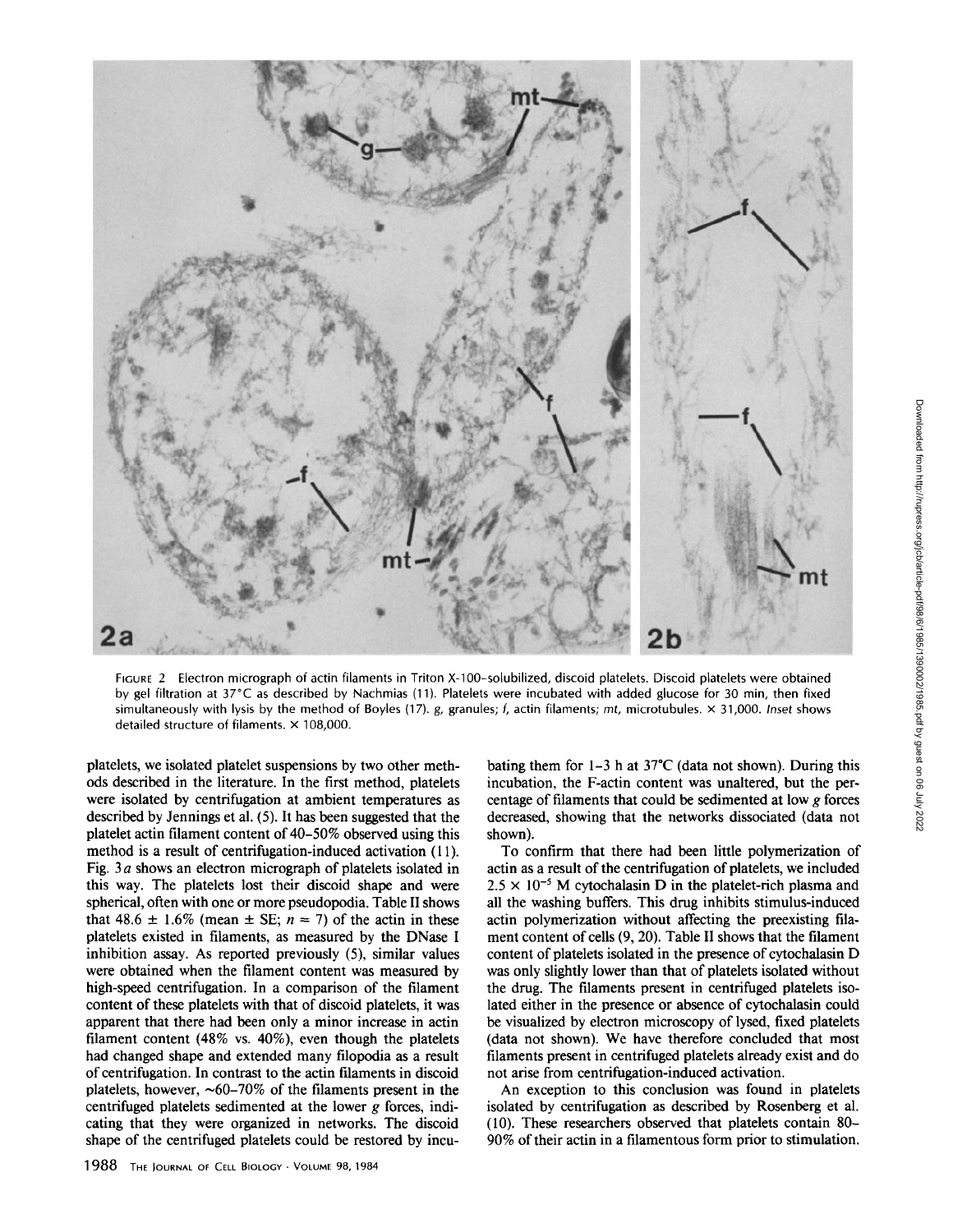

FIGURE 3 Electron micrographs of washed platelet suspensions. Platelets were washed (a) by centrifugation at ambient temperature (5) or (b) by centrifugation at  $4^{\circ}$ C (10). Suspensions were prepared for electron microscopy as described in the text.  $\times$  5,000.

TABLE II Effect of Cytochalasin D in the Washing Buffers on the Actin Filament Content of Centrifuged Platelets

| Inclusion in washing buffers | Actin filament content* |  |
|------------------------------|-------------------------|--|
|                              | % of total              |  |
| <b>None</b>                  | $48.6 \pm 1.6^*$        |  |
| Cytochalasin D               | $43.5 \pm 3.0^5$        |  |

Platelets were isolated by centrifugation (5) in the presence or absence of cytochalasin D (2.5  $\times$  10<sup>-5</sup> M).<br>\* Determined by DNase I inhibition assay.

\* Mean ± SE from seven donors.<br>\* Filament content was significantly lower than that of platelets prepared without cytochalasin D;  $\bar{P}$  < 0.05 by two-sided, paired t-test.

They also found that more actin-binding protein, myosin, and  $\alpha$ -actinin are associated with actin filaments than has been described by others (5). This is illustrated in Fig. 4, which compares the protein composition of Triton X-100-insoluble filaments isolated as described by Rosenberg et al. (10) with those isolated as described above (5) . As summarized in Table III, filamentous material sedimenting at low g forces from Triton lysates of platelets isolated as described above contained mainly actin, as well as small amounts of actin-binding protein and myosin. Filamentous material sedimenting from



FIGURE 4 Protein composition of Triton X-100-insoluble, filamentous material from platelets washed by two centrifugation methods. Triton X-100-insoluble material was prepared from (lane a) platelets  $(2.6 \times 10^8 \text{ platelets/ml})$  washed by centrifugation at ambient temperatures (5) and lysed as described by Jennings et al. (5), or from (lane b) platelets (8.7  $\times$  10<sup>9</sup> platelets/ml) washed by centrifugation at 4°C (10) and lysed as described by Rosenberg et al. (10). Each track contains the amount of Triton X-100-insoluble material obtained from 7.8  $\times$  10<sup>6</sup> platelets. Lane A contains 7.8  $\times$  10<sup>6</sup> platelets prepared by centrifugation at ambient temperatures (5) and solubilized directly into SDS. There were no visible differences between the protein composition of platelets isolated by the two methods: ABP, actin-binding protein.

TABLE III

Protein Composition of Triton X-100-Insoluble, Filamentous Material from Platelets Isolated by Two Methods

|                                   | Amount of Triton X-100-insoluble polypeptide* |                       |                            |  |
|-----------------------------------|-----------------------------------------------|-----------------------|----------------------------|--|
| Platelet isola-<br>tion procedure | Actin                                         | Myosin heavy<br>chain | Actin-binding<br>protein   |  |
|                                   |                                               | % of total            |                            |  |
| a                                 | $28.5 \pm 6.1^*$                              | $12.6 \pm 2.6^*$      | $7.0 \pm 1.7$ <sup>*</sup> |  |
| h                                 | $86.3 \pm 2.3$                                | $27.0 \pm 1.9$        | $58.2 \pm 3.0$             |  |

Platelets were (a) washed by centrifugation at ambient temperatures and lysed as described by Jennings et al.  $(5)$  or  $(b)$  washed by centrifugation at 4°C and lysed at 4°C as described by Rosenberg et al . (10) . Triton X-100 insoluble material was isolated (a) by sedimentation at 15,600 g for 4 min and (b) by sedimentation at 15,600  $g$  for 2 min after 12 min on ice.

\* Determined by SDE PAGE of material sedimented at 15,600 g.  $*$  Mean  $\pm$  SE from three different donors.

lysates of platelets isolated by the method of Rosenberg et al. (10) contained much more actin ; it also contained more actinbinding protein and myosin than did the other preparation. In addition, it contained several other proteins (Fig. 4, lane  $b$ ), the most prominent of which was one of an apparent molecular weight of 105,000, which has recently been shown to be an  $\alpha$ -actinin-like protein (21).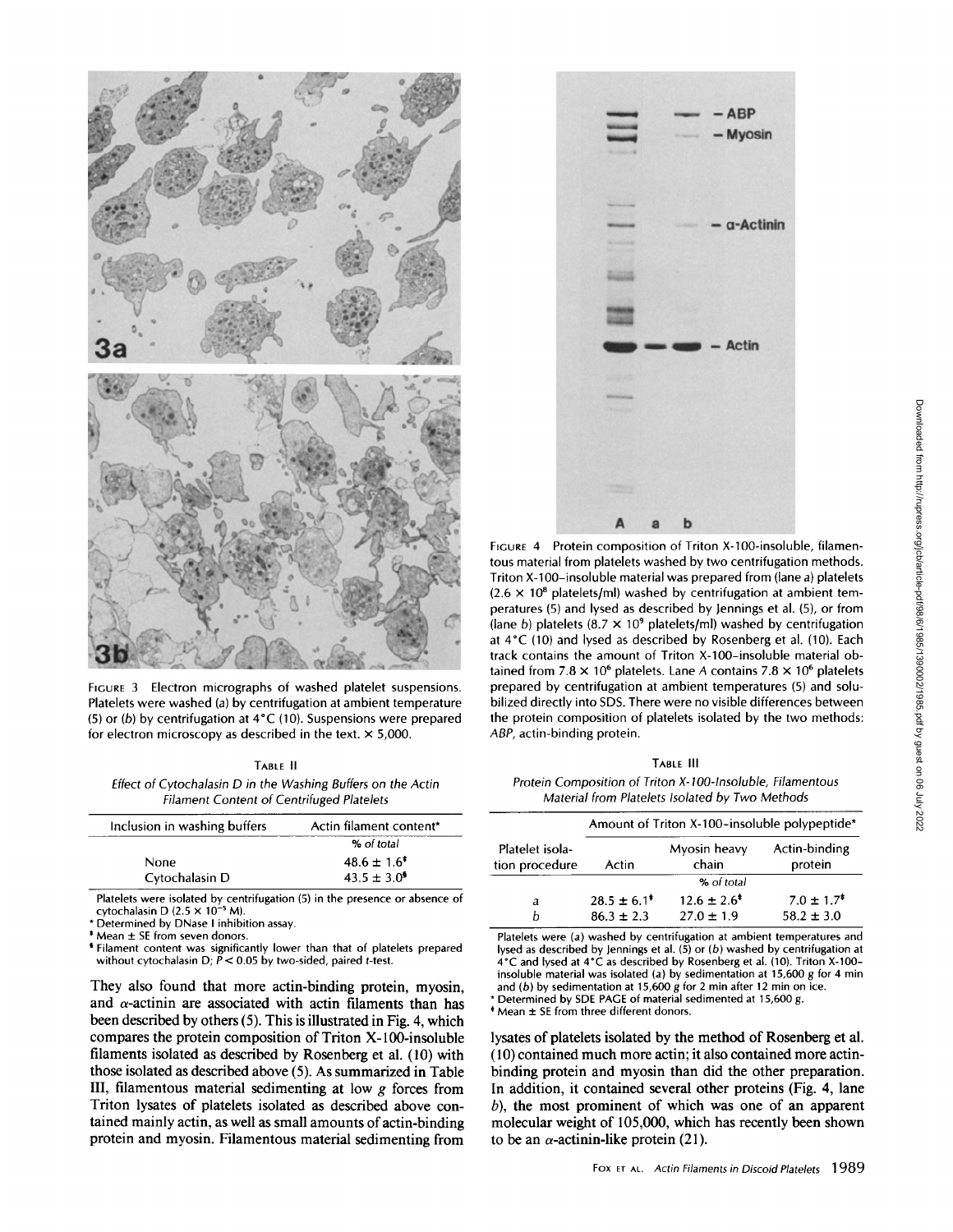TABLE IV Effect of Lysis Conditions on the Triton Insolubility of Platelet **Polypeptides** 

|              | Amount of Triton-insoluble polypeptide* |                                    |                                   |  |
|--------------|-----------------------------------------|------------------------------------|-----------------------------------|--|
| Lysis buffer | Actin                                   | Myosin                             | Actin-binding<br>protein          |  |
|              |                                         | % of total                         |                                   |  |
| а            | $29.1 \pm 2.4^*$<br>$25.3 \pm 1.2^*$    | $16.3 \pm 2.5^*$<br>$12.7 \pm 0.9$ | $8.5 \pm 2.1^*$<br>$12.0 \pm 0.9$ |  |

The platelet suspension (2.6  $\times$  10<sup>8</sup> platelets/ml) was prepared by centrifugation at ambient temperature (5) and lysed with (a) an equal volume of 2% Triton X-100, <sup>10</sup> mM EGTA, and <sup>100</sup> mM Tris-HCI, pH 7.4, or (b) <sup>10</sup> vol of ice-cold, <sup>10</sup> mM imidazole chloride, <sup>40</sup> mM potassium chloride, <sup>10</sup> mM EGTA, 1% Triton X-100, and <sup>2</sup> mM sodium azide, pH 7.0 Tritoninsoluble material from (a) was isolated immediately by centrifugation at 15,600 g for 4 min, while that in (b) was isolated by centrifugation for 2 min after 12 min on ice.

\* Determined by SDS PAGE of material sedimented at 15,600 g.

' Mean ± SE from three different donors .

To investigate the reasons for these discrepancies, we examined the ramifications of the two different lysis conditions and methods of platelet isolation. Table IV shows that the lysis conditions had no effect on the amount of actin that sedimented. Although platelets lysed with the buffers described by Rosenberg et al. (10) showed slightly higher amounts of actin-binding protein and myosin associated with their actin filaments, the differences were small (Table IV) .

The main difference between the two methods of platelet isolation was that Rosenberg et al. centrifuged platelets at 4°C, while others have used ambient temperatures  $(2, 5)$ . Since cold-induced activation of platelets has been described experimentally (22, 23), we examined the morphology of platelets isolated at the two temperatures. Electron microscopy revealed that platelets isolated at 4\*C are highly irregular in shape, with numerous filopodia, and they often appear in microaggregates (Fig.  $3 b$ ). In comparison, platelets isolated at ambient temperatures lose their discoid shape, but are less irregularly shaped than those isolated at 4\*C and show no indication of aggregation (Fig.  $3a$ ).

#### DISCUSSION

It has been argued that the actin filaments detected in platelets washed by centrifugation may exist as a result of the activation of the platelets during their preparation (11). In the present study, various isolation procedures and inhibitors of platelet activation have been used to obtain unactivated, discoid platelets. Furthermore, a combined morphological and biochemical approach has been taken to examine the actin filaments within these cells. Platelets were obtained either by gel filtration or by centrifugation and were determined to be unstimulated on the basis of having the discoid form they are thought to display in circulating plasma. Activation of platelets during their isolation was prevented by including  $PGI<sub>2</sub>$  in all preparations; this agent has been shown to inhibit platelet activation, presumably by increasing intracellular cyclic AMP levels (24) . Discoid platelets isolated by gel filtration or by centrifugation in the presence of  $PGI<sub>2</sub>$  contained  $\sim$ 40% of their actin in a filamentous form, as determined either by high-speed centrifugation of filaments from Triton X-100 lysates or by DNase <sup>I</sup> inhibition assay.

As an additional test of whether this 40% value was correct, platelets were isolated by centrifugation in the presence of cytochalasin D. This drug inhibits activation-induced polymerization of actin in platelets without affecting preexisting filament content (9, 20). The inclusion of cytochalasin D in all of the washing solutions had little effect on the filament content of platelets isolated by centrifugation. Since these platelets also contained  $~40\%$  of their actin in a filamentous form, it has been concluded that the filaments measured in isolated platelets already existed in unstimulated, circulating cells and did not result from the activation of these platelets during the isolation procedure.

While the present study indicates that filaments present in washed platelets isolated by several techniques do not arise from the activation of cells during isolation, one other study using cells isolated by centrifugation (10) offered contradictory results. We confirmed the results of Rosenberg et al. (10), finding that most of the actin in Triton X-100 lysates of platelets isolated by centrifugation at 4\*C is filamentous. However, low temperatures are known to activate platelets, as judged by changes in shape (22), exposure of fibrinogen receptors (23), increased phosphorylation of proteins within platelets (22), and increased polymerization of actin (25).

Several lines of evidence suggest that platelets isolated by centrifugation at 4°C become activated. First, the level of Factin found in these platelets is comparable to that level existing after activation of platelets with thrombin  $(5, 6, 8, 9, 1)$ 20, 25) or ionophore A23187 (20). Second, increased amounts of myosin were associated with actin filaments from platelets isolated at 4°C . Low temperatures have previously been found to induce the phosphorylation of the myosin light chain (22), an event that also occurs during activation of platelets with thrombin (26, 27), collagen (28), or ionophore A23187 (28); this activity increases the affinity of myosin for actin filaments (29) . Third, as with thrombin-activated platelets (5, 30), increased amounts of actin-binding protein were associated with actin filaments from platelets isolated at 4°C. Finally, electron microscopy showed that platelets isolated at 4\*C change shape, extend filopodia, and form aggregates. We have concluded, therefore, that the high content and organization of F-actin in platelets washed at  $4^{\circ}$ C as reported by Rosenberg et al. (10) does not represent that level found in unstimulated platelets, but resulted from the activation of platelets during centrifugation at 4°C.

In the past, actin filaments in unstimulated platelets have been difficult to visualize by electron microscopy because of problems in preserving the filaments during osmium tetroxide fixation. The fixation procedure used in the present study included lysine in the glutaraldehyde fixative to preserve actin filament morphology (17). The addition of this fixative to the discoid platelets, in conjunction with the simultaneous addition of detergent, resulted in the removal of detergent-soluble cellular components and the clear visualization of filaments, while at the same time preventing postlysis changes in filament organization. It was demonstrated that filaments observed in this way originated from discoid cells, as evidenced by the fact that they retained the discoid shape of unextracted platelets. The visualization of extensive arrays of filaments in unstimulated, discoid platelets is consistent with biochemical data indicating that  $\sim 40\%$  of the actin in these platelets is filamentous. In contrast, Nachmias (11) was unable to visualize F-actin by negative staining of extracted, discoid platelets. Although the reason for this discrepancy is not entirely clear, it is possible that insufficient extraction prevented the exposure of these filaments in the latter study.

Understanding the functioning of actin filaments during